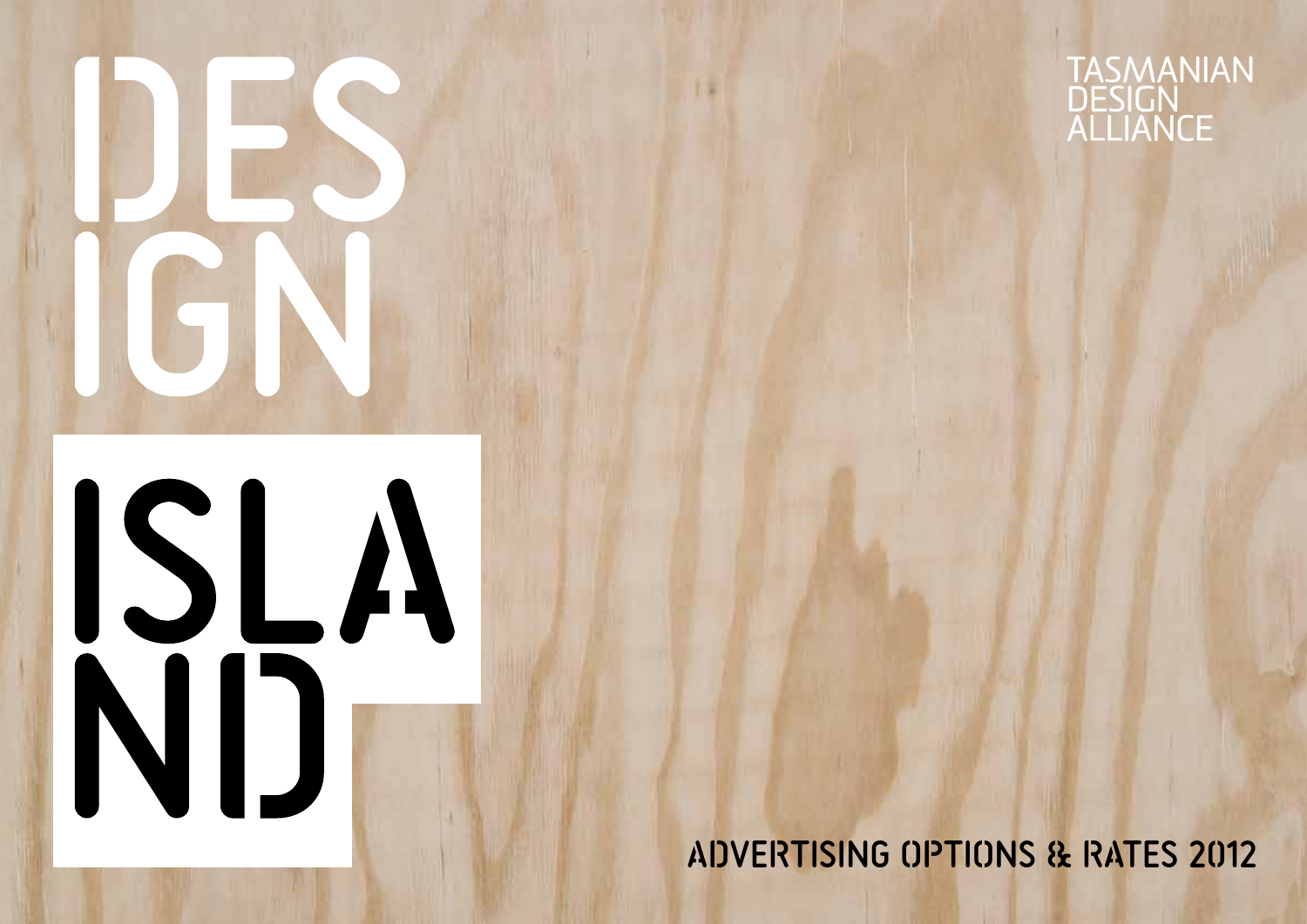# **ISLA ND**

Design:Made:Trade is on this July and through the Design Island initiative, re-introduced in 2012 by the Tasmanian Design Alliance, presents a wonderful opportunity for exposure and income generation for Tasmania s designer makers.

This initiative is set to showcase the most significant collection of Tasmanian designed and made products available.

This is a significant opportunity for Tasmanian design organisations, businesses, groups and individuals to take part in a large - focused event.

design-island.com.au

### TAKING TASMANIAN DESIGN TO MARKET

WE'RE LAUNCHING THE 2012 DESIGN ISLAND MAGAZINE AT Design:Made:Trade IN JULY. DESIGN:MADE:TRADE is a diverse and inspiring trade exhibition space. Including some of Australia's leading furniture, fashion, textile, graphic and industrial design brandS.

Audience exposure 2011: 3898 trade visits, 5038 public visits

SO IF YOU'RE A DESIGNER OR OPERATE A DESIGN RELATED BUSINESS OR SERVICE YOU SHOULD BE PART OF THIS EXCITING PROJECT.

WE HAVE ALREADY LOCKED IN THE TOP 14 TASMANIAN PRODUCT DESIGNERS TO TAKE PART IN THE D:M:T EVENT AND NOW YOU CAN BE INVOLVED TO. ADVERTISING AND PROFILING SPACE IS STRICTLY LIMITED. DON'T DELAY.

ARTWORK IS INCLUDED IN THE COST OF ADVERTISING. ADDITIONAL PHOTOGRAPHY MAY BE REQUIRED TO MAINTAIN THE INTEGRITY OF THE PRODUCTION.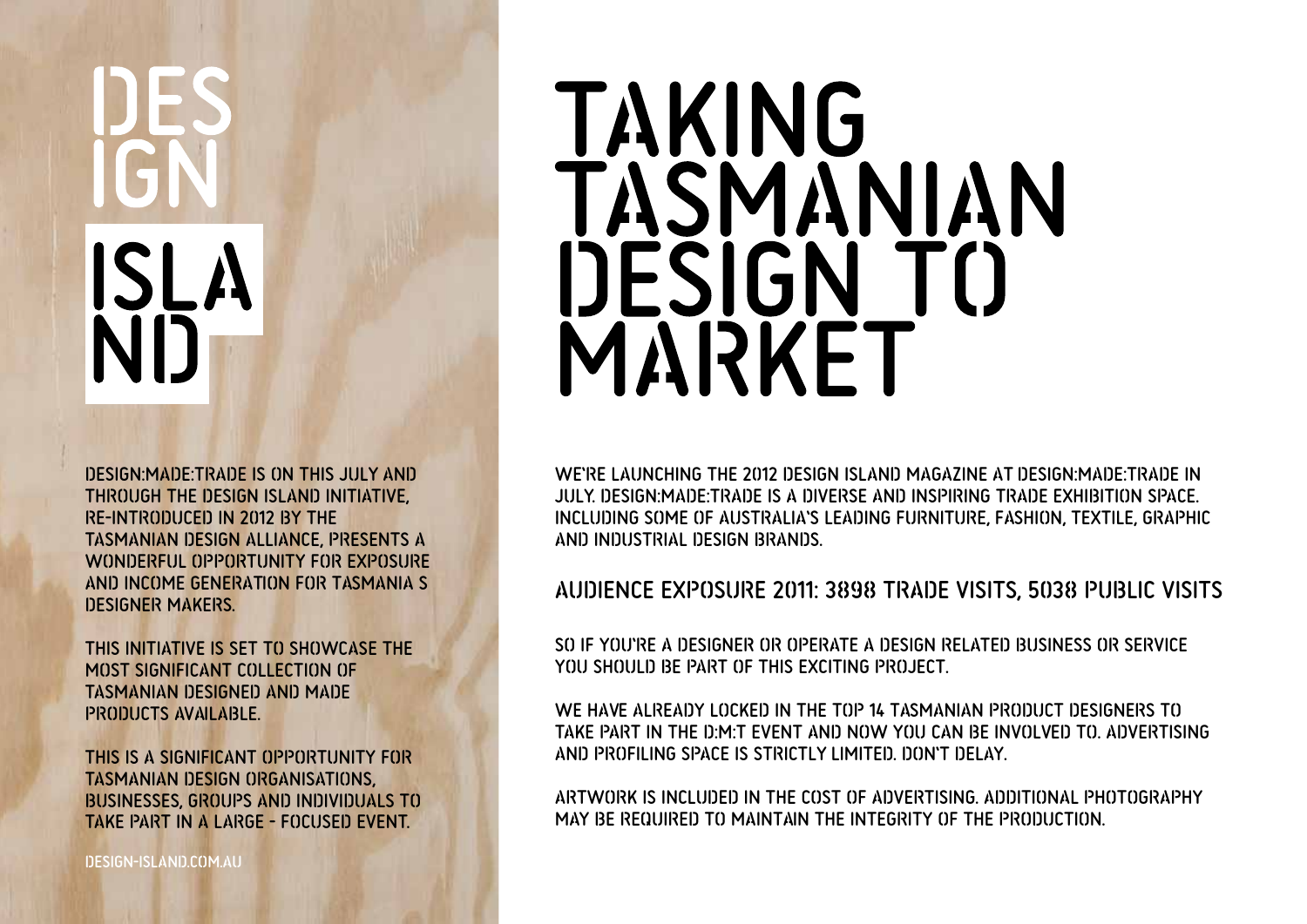#### SAMPLE PARTICIPATING 2 PAGE SPREAD\*



#### SAMPLE FEATURED FULL PAGE SPREAD



mdm jd suueth jsuj<br>mdm jd suue jsujs<br>mdm id suueth

**LINDA VAN NIEKERK** 

LINDA VAN NIEKERK

en sninsi n fth ytey sjku dk mdm jd suueth js<br>en sninsi n fth ytey sjku dk mdm jd suueth js<br>en coloci o fth wter cike dk mdm id currents is mam ja suuein pi<br>mdm jd suue jsujs<br>mdm jd suueth

#### ADVERTISING OPTIONS & RATES

FULL PAGE (FEATURED ADVERTORIAL)

\$550.00 INCLUDING ARTWORK

\$330.00

INCLUDING ARTWORK

#### FULL PAGE (DESIGNER) CALENDAR STRIP



500 x 210 mm 250 x 210 mm 250 x 140 mm

#### DEADLINES

BOOKING DEADLINE - MAY 30 2012